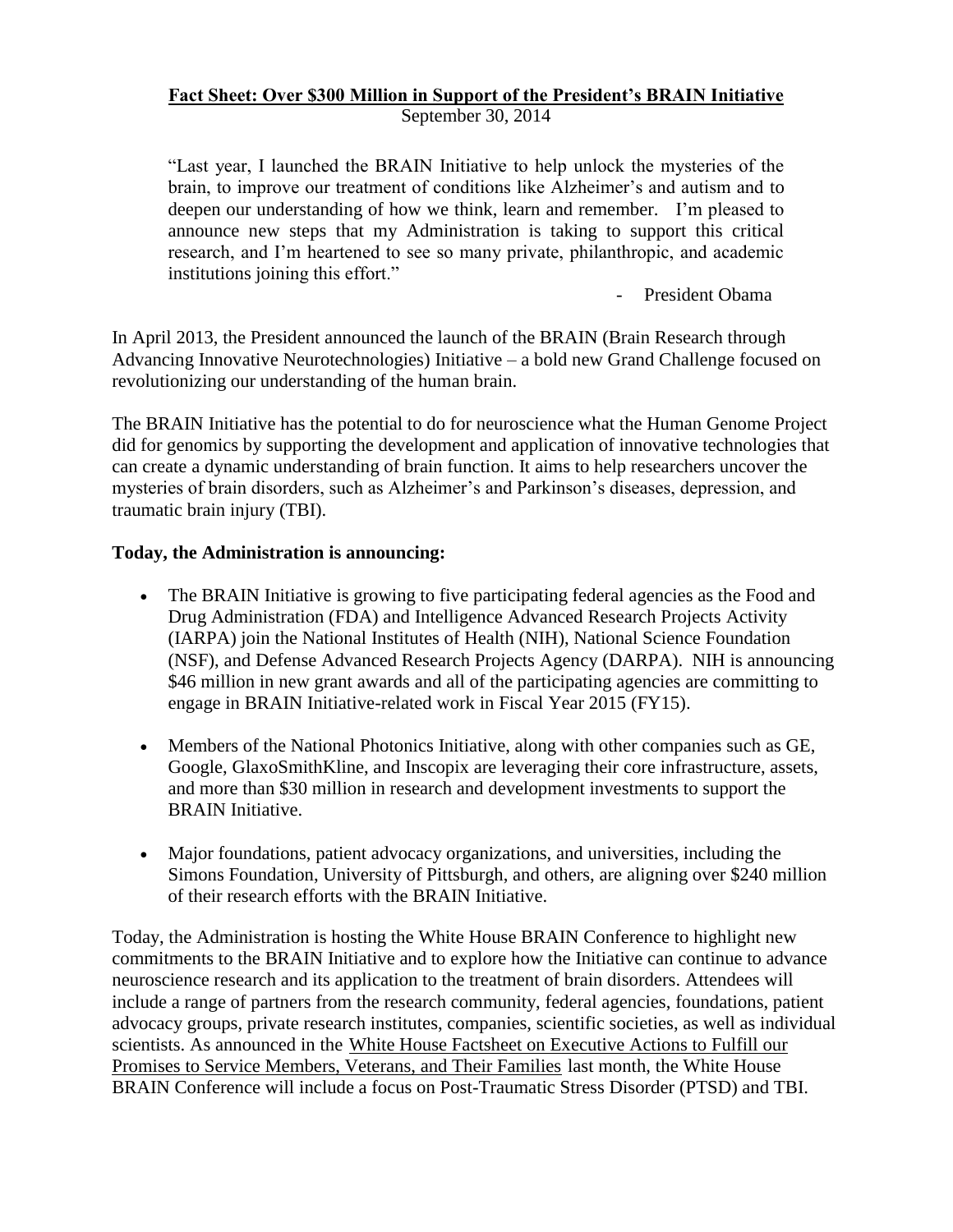#### *Background*

In the last decade alone, scientists have made a number of landmark discoveries that now create the opportunity to unlock the mysteries of the brain, including the sequencing of the human genome, the development of new tools for mapping neuronal connections, the increasing resolution of imaging technologies, the maturation of nanoscience, and the rise of biological engineering. These breakthroughs have paved the way for unprecedented collaboration and discovery across scientific fields. For instance, by combining advanced genetic and optical techniques, scientists can now use pulses of light to determine how specific cell activities in the brain affect behavior. Similarly, through the integration of neuroscience and physics, researchers can now use high-resolution imaging technologies to observe how the brain is structurally and functionally connected in living humans.

While these technological innovations have contributed substantially to our expanding knowledge of the brain, significant breakthroughs in how we treat neurological and psychiatric disease will require a new generation of tools to enable researchers to record signals from brain cells in much greater numbers and at even faster speeds. This cannot currently be achieved, but great promise for developing such technologies lies at the intersections of nanoscience, imaging, biological engineering, informatics, and other rapidly emerging fields of science and engineering.

The BRAIN Initiative will accelerate the development and application of new technologies that will enable researchers to produce dynamic pictures of the brain that show how individual brain cells and complex neural circuits interact at the speed of thought. These technologies will open new doors to explore how the brain records, processes, uses, stores, and retrieves vast quantities of information, and shed light on the complex links between brain function and behavior.

This initiative is one of the Administration's "Grand Challenges" – ambitious but achievable goals that require advances in science and technology. Since President Obama announced the BRAIN Initiative in April 2013, dozens of leading technology firms, academic institutions, scientists, and other key contributors to the field of neuroscience have answered his call and made significant commitments to advancing the initiative. Top neuroscientists also have developed a 12-year research strategy for NIH to achieve the goals of the BRAIN Initiative.

"The human brain is the most complicated biological structure in the known universe. We've only just scratched the surface in understanding how it works – or, unfortunately, doesn't quite work when disorders and disease occur," said NIH Director Francis S. Collins, M.D., Ph.D. "There's a big gap between what we want to do in brain research and the technologies available to take us there. These initial awards are focused on developing the tools and technologies needed to make the next leap in understanding the brain. This is just the beginning of a 12-year journey and we're excited to be starting the ride."

Today, the President's Science Advisor Dr. John Holdren highlighted several of these commitments, and called on companies, research universities, foundations, and philanthropists to join with him in continuing to identify and pursue the Grand Challenges of the  $21<sup>st</sup>$  century.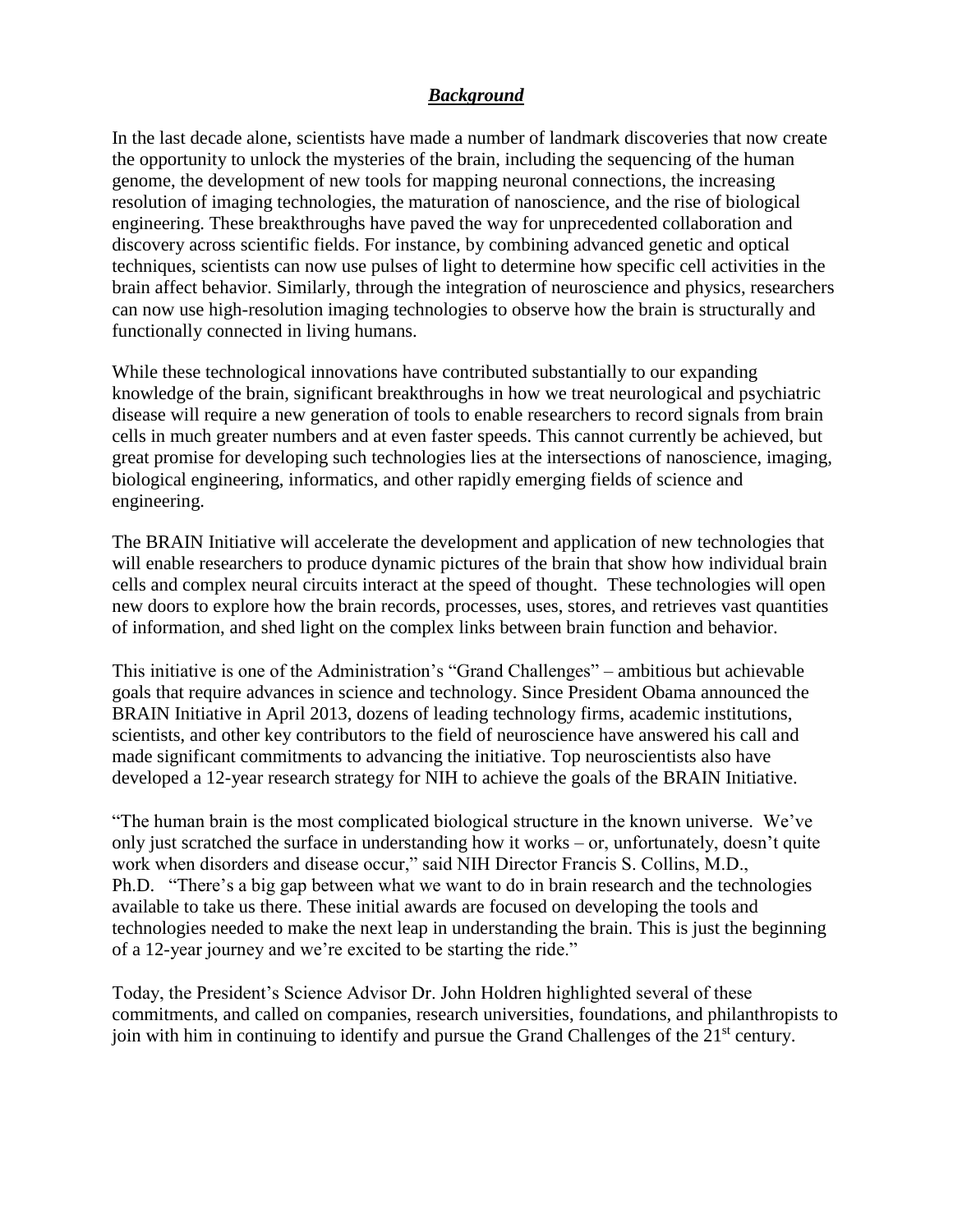Today's BRAIN Initiative announcements include:

- **Ongoing and new investments by the Administration:** Since the Initiative's launch, the Defense Advanced Research Projects Agency (DARPA), the National Institutes of Health (NIH), and the National Science Foundation (NSF) have already made significant BRAIN-related grant awards and issued solicitations. In addition, the President's FY15 Budget proposes to double the Federal investment in the BRAIN Initiative from these three agencies from about \$100 million in Fiscal Year 2014 (FY14) to approximately \$200 million in FY15. Moreover, two new Federal agencies have joined the BRAIN Initiative, with IARPA planning to sponsor several research programs to support the goals of the BRAIN Initiative and with FDA working to enhance the transparency of the regulatory landscape for neurological medical devices that will be developed as part of the BRAIN Initiative.
- **A broad response to the President's call to action:** In response to the President's call to action, a number of companies, foundations, patient advocacy organizations, universities, and private research institutions are making investments to advance the goals of the BRAIN Initiative. Building on a record of accomplishment from the commitments made in 2013, dozens of new partners announced commitments to align more than \$270 million in research and development efforts with the goals of the BRAIN Initiative.
- **Maintaining our highest ethical standards:** In May 2014, at the President's request, the Presidential Commission for the Study of Bioethical Issues released the first of two reports exploring core ethical standards to guide the BRAIN Initiative and other recent advances in neuroscience. The Commission emphasized integrating ethics explicitly and systematically into neuroscience research from the start – a critical component for success that will prevent the need for later corrective interventions. The Commission is now examining the ethical and societal implications of neuroscience research and its applications more broadly and has been considering topics including capacity to consent, cognitive enhancement, and direct-to-consumer products, with its second report due out in the spring of 2015.

# *Key Activities by the Administration Being Highlighted Today*

The BRAIN Initiative is growing to five participating federal agencies as FDA and IARPA join DARPA, NIH, and NSF. The NIH is announcing \$46 million in new grant awards and all of the participating agencies are committing to engage in BRAIN Initiative-related work in FY15, including:

 *NIH is announcing \$46 million in new BRAIN-related grant awards, focusing on new tools and techniques:* The National Institutes of Health announced today its first investment of approximately \$46 million in FY2014 funds to support the goals of the President's BRAIN Initiative. Through this investment, more than 100 investigators will work to develop new tools and technologies to gain an understanding of circuit function in the brain and capture a dynamic view of the brain in action. In total, 58 awards were issued to institutions in more than 15 states and several countries. Funded projects focus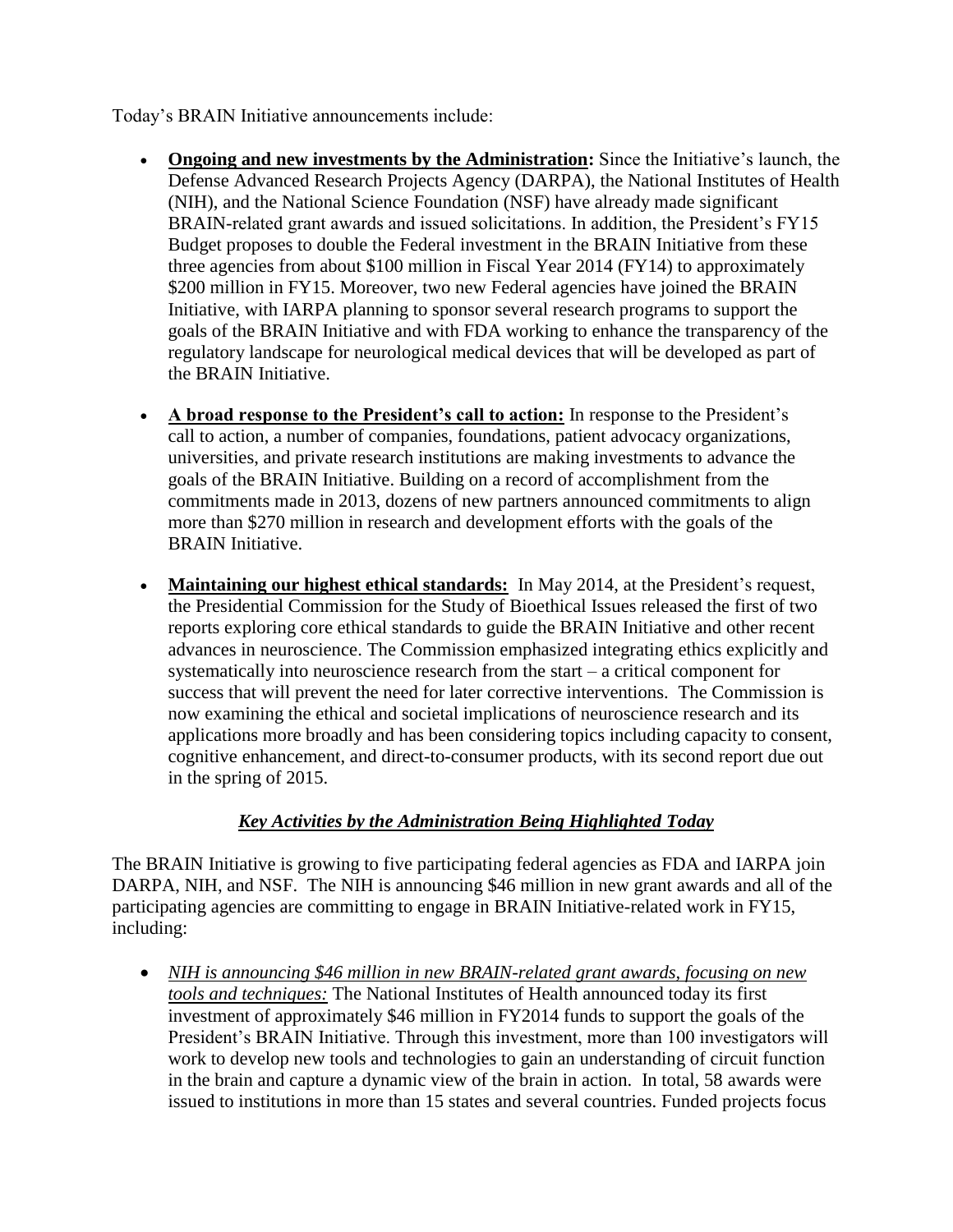on classifying the myriad cell types in the brain, producing tools and technologies for analyzing brain cells and circuits, creating next-generation human brain imaging technology, developing methods for large-scale recordings of brain activity, and integrating experiments with theories and models to understand the functions of specific brain circuits. Planning for the NIH component of the BRAIN initiative is guided by the long-term scientific plan, "BRAIN 2025: A Scientific Vision" that details seven highpriority research areas and calls for a sustained federal commitment over 12 years. Potential new concepts for FY15 BRAIN Initiative funding announcements include human-centered neuroscience, training initiatives, and an initiative using the Small Business Innovation Research (SBIR) program in addition to the possible expansion of themes highlighted in FY14. For more details, see [http://www.nih.gov/science/brain.](http://www.nih.gov/science/brain)

- DARPA is supporting four current programs and is planning new investments in support *of the BRAIN Initiative, with the ultimate goal of relieving and rehabilitating warfighters and civilians suffering from traumatic injury and neuro-psychiatric illness:* The Defense Advanced Research Projects Agency (DARPA) has launched a number of major efforts to develop breakthrough neurotechnologies that are deepening scientists' understanding of brain function and are supporting the development of novel therapeutic strategies. As part of this effort, DARPA is developing and assessing revolutionary electronic interfaces to the brain, as well as to the peripheral nervous system, that have the potential to provide high-resolution insights into neural circuits, lower the need for and impacts of invasive surgery, and improve neurocognitive and medical outcomes for patients with some of the most challenging disorders of the nervous system. Efforts currently underway at DARPA include the following programs:
	- Neuro-Function, Activity, Structure, and Technology (**Neuro-FAST**), which seeks to decode the behavior and neural activity of higher-order mammals to create a more complete understanding of neuronal activity and the structure and behavior of neural networks.
	- System-Based Neurotechnology for Emerging Therapy (**SUBNETS**), which aims to monitor, decode and alleviate symptoms in patients with otherwise intractable psychiatric and neurological diseases.
	- Restoring Active Memory (**RAM**), which is focused on restoring an individual's ability to form new memories following traumatic brain injury or neurologic disease.
	- Hand Proprioception and Touch Interfaces (**HAPTIX**), which aims to enable improved dexterity and fine motor control and restore the sensation of touch and spatial awareness for prosthetics users.

DARPA will expand upon these efforts in FY15 with the new **ElectRx** program, which aims to develop new, minimally invasive neurotechnologies that, through targeted stimulation of the nervous system, can enhance the body and brain's ability to heal without surgery. These technologies hold promise to be helpful to service members, veterans, and others for the treatment of a wide range of medical conditions including inflammatory diseases and mental health disorders.

 *NSF continues its support of the BRAIN Initiative by accelerating fundamental research and the development of new technologies for neuroscience and neuroengineering:* Over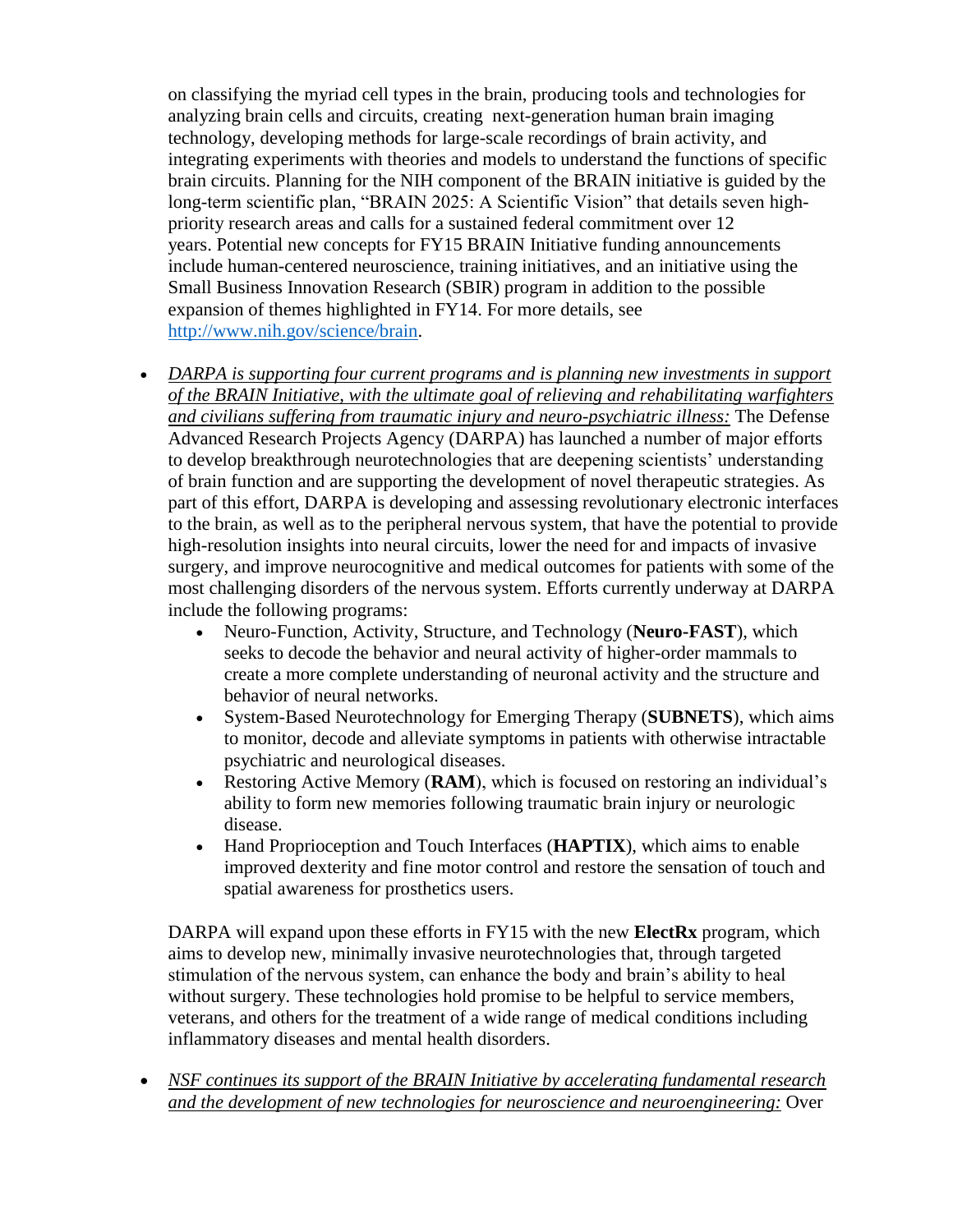the past year, NSF has continued its significant investments in core activities focused on accelerating fundamental research and the development of new technologies for neuroscience and neuroengineering. In FY14, NSF funded 35 Early-concept Grants for Exploratory Research (EAGER) awards for innovative approaches and neurotechnologies to understand the brain. NSF also funded many more interdisciplinary neuroscience projects that span computing, engineering, and the mathematical, physical, life, social, and behavioral sciences, including support for the Science and Technology Center on Minds, Brains, and Machines at MIT. In the next year, NSF will invest in new interdisciplinary and transdisciplinary research and workforce development through a call for research on Integrative Strategies for Understanding Neural and Cognitive Systems and through Ideas Labs. In addition, NSF is announcing a new opportunity to facilitate partnerships among academia, industry, and government to advance the science and engineering of brain imaging and elucidate the relationship between structure and function. For more information, visit [www.nsf.gov/brain.](http://www.nsf.gov/brain)

- FDA is joining the BRAIN Initiative, with the goal to enhance the *transparency* of the *regulatory landscape for neurological medical devices:* In support of the FDA's work to enhance regulatory transparency, predictability, and assistance for developers and innovators of neurological medical devices, the agency will hold a public workshop in November of this year on Brain-Computer Interface (BCI) devices. These devices include neuroprostheses that interface with the central or peripheral nervous system to restore lost motor or sensory capabilities for patients with paralysis or amputations. As part of this workshop, the FDA is posting a discussion paper on its website, which contains information and questions on BCI devices to help facilitate and initiate discussion at the workshop. The FDA will use information and feedback from the workshop to develop an overall strategy that will promote advances in the technology while maintaining appropriate patient protections. This strategy will identify advances in regulatory science and the development of FDA guidance on premarket submissions for BCI technologies.
- *IARPA is joining the BRAIN Initiative and will use multidisciplinary approaches to advance understanding of cognition and computation in the brain:* The Intelligence Advanced Research Projects Activity (IARPA) is an organization within the Office of the Director of National Intelligence that invests in high-risk, high-payoff research to tackle some of the most difficult challenges in the Intelligence Community. As part of this mission, IARPA will sponsor several applied research programs that use multidisciplinary approaches to advance our understanding of cognition and computation in the brain. Programs to be executed in FY15 include: the Knowledge Representation in Neural Systems (KRNS) program, which seeks insights into the brain's representation of conceptual knowledge; the Strengthening Human Adaptive Reasoning and Problemsolving (SHARP) program, which will develop non-invasive neural interventions for optimizing reasoning and problem-solving; and the Machine Intelligence from Cortical Networks (MICrONS) program, which will reverse-engineer the algorithms of the brain to revolutionize machine learning.

## *Leading Companies are Committing to Support the Goals of the BRAIN Initiative*

Leading companies are leveraging their core infrastructure, assets, and investments to support the BRAIN Initiative, including: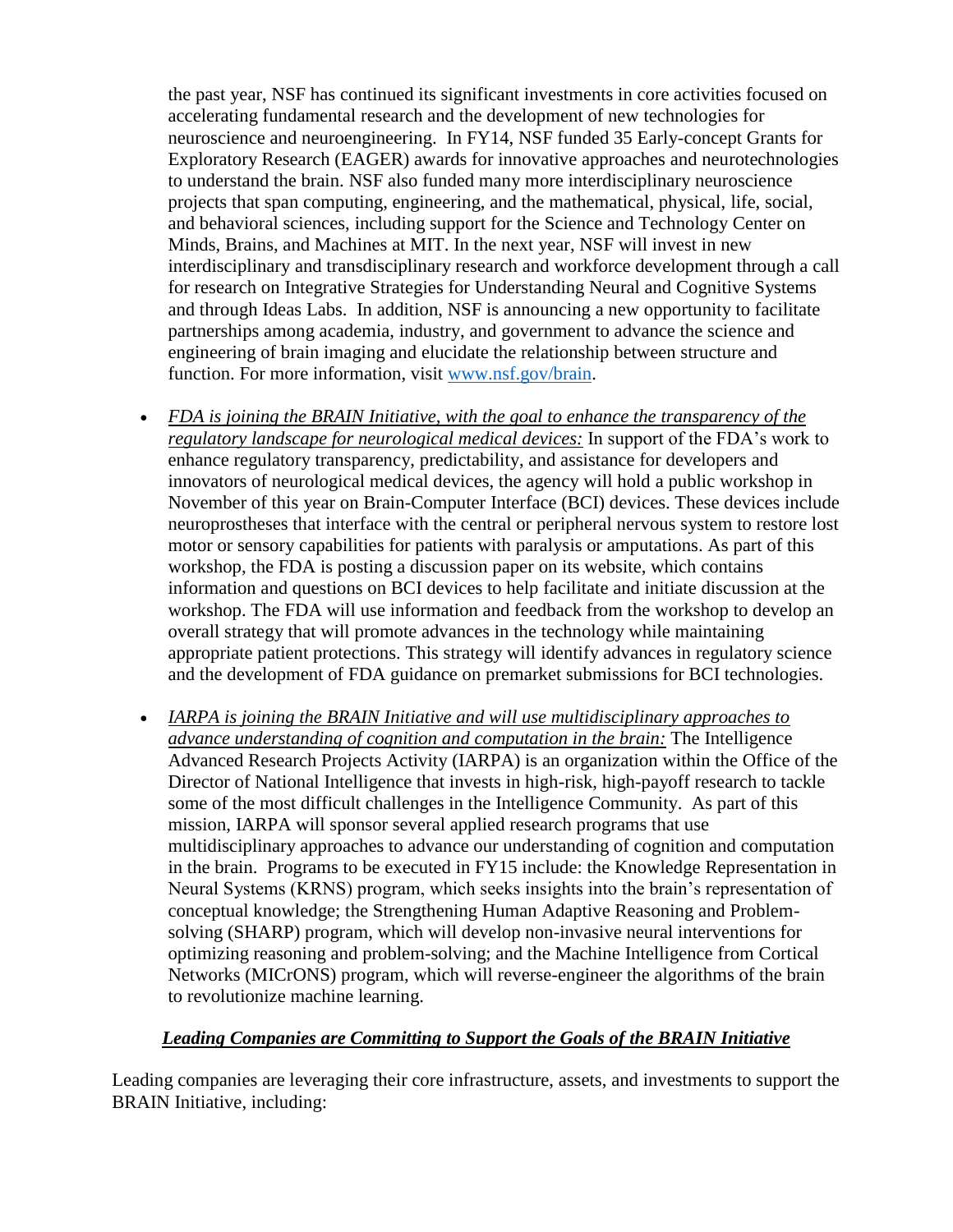- *U.S. Photonics Industry Leaders are committing \$30 million to tackle challenges of the BRAIN Initiative:* The National Photonics Initiative (NPI), an alliance of major scientific societies, industry and academic organizations, is convening a Photonics Industry Neuroscience Group to focus on developing new optics and photonics technologies in support of the BRAIN Initiative. This multidisciplinary industry group is comprised of influential U.S. industry leaders including Accumetra, LLC; Agilent, Applied Scientific Instrumentation; Coherent; Hamamatsu; Inscopix, Inc.; Spectra—Physics; and THORLABS. The Photonics Industry Neuroscience Group will work closely with the BRAIN Initiative leadership and with the neuroscience research community to advance optics and photonics research and technology development. The NPI industry group will invest at least \$30 million in existing and future research and development spending over the next three years to advance optics and photonics technology challenges in neuroscience, such as:
	- o Developing the imaging optics, laser sources, automated scanning technology, and high resolution cameras to provide a ten- to one-hundred-fold increase in the capability of imaging groups of thousands of active neurons;
	- o Developing miniature, affordable, and portable/implantable microscopes compatible with high-throughput facilities for therapeutic screening based on neural activity signatures;
	- o Using large-scale, high-throughput protein engineering technology, develop a new generation of fluorescent indicators of neural activity with ten-fold improvements in efficiency and temporal response; and
	- o Developing automated software for detailed mapping of the human brain, architecture, neuronal wiring geometry, and dynamic activity from threedimensional data sets generated by MRI, CT, and microscopic imaging.
- *GE has launched a new Brain Health Initiative linking numerous entities within the company such as GE Healthcare, GE Ventures & Healthymagination, and GE's Global Research Center:* The new Brain Health Initiative will build on and coordinate multiple efforts within the company, including corporate venture capital, open innovation, R&D, and health care lines of business. This includes previously announced efforts at GE, such as the work that the company has done to convene the traumatic brain injury community with a \$60 million open innovation challenge, in partnership with the National Football League and Under Armour, to develop both next-generation imaging technology and algorithms and to provide better devices and gear for brain protection. GE also supports the TBI Endpoints Initiative (TED), a program that is bringing together multiple academic leaders in the traumatic brain injury field to better understand, diagnose and treat TBI and concussion, as well as other neuroscience-related research collaborations. GE is investing through venture capital in numerous start-up companies with novel neuro-based technologies. In further support of BRAIN-related efforts, GE is addressing critical public policy needs in neuroscience through its "Brain Trust" meetings of thought leaders.
- *Google engineers are building tools and developing infrastructure to analyze petabytescale datasets generated by the BRAIN Initiative:* Google is working closely with the Allen Institute for Brain Science to develop scalable computational solutions to advance scientific understanding of the brain. Google has also begun additional collaborations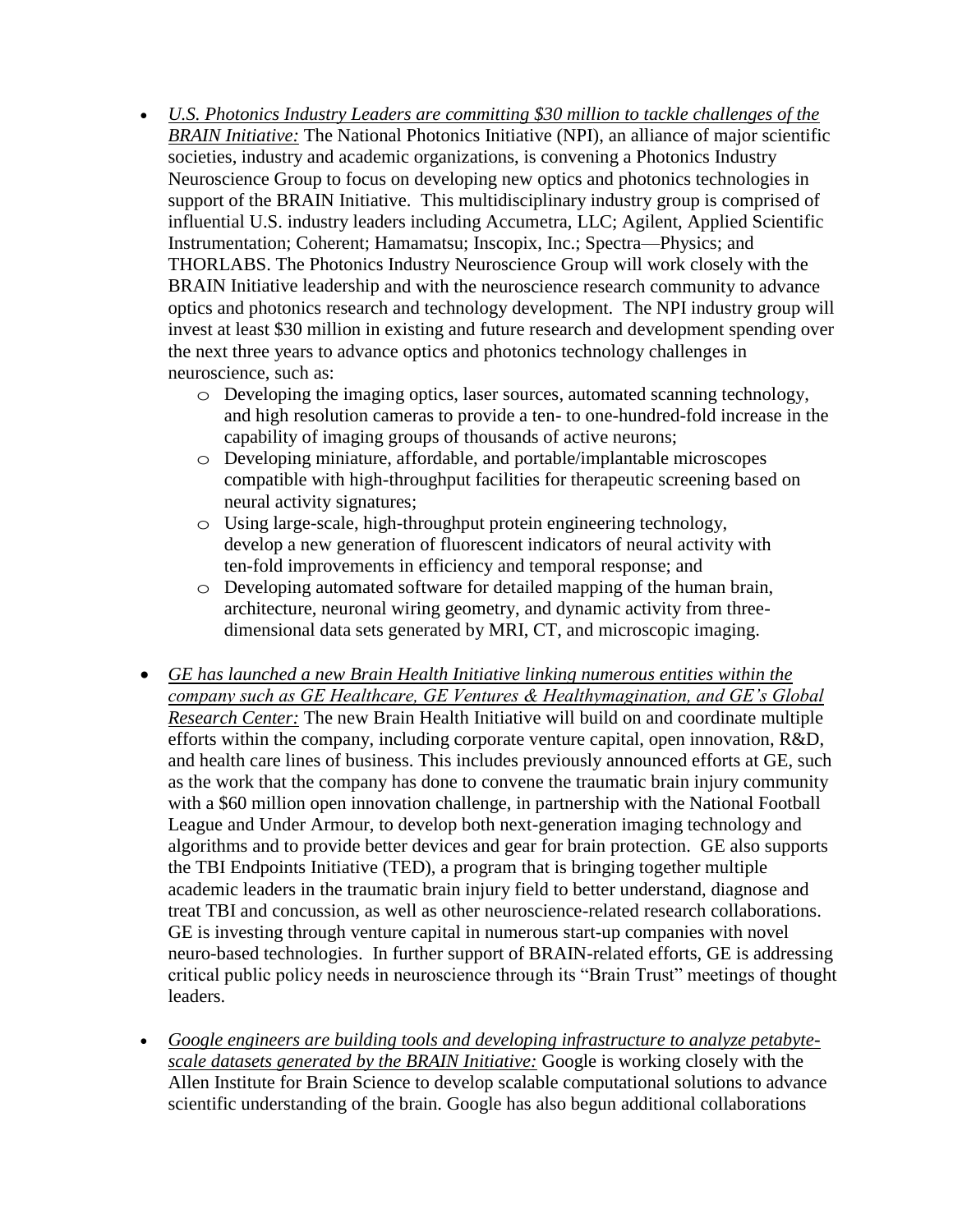with the Howard Hughes Medical Institute's Janelia Research Campus and several academic partners. Google is building the software tools and supporting infrastructure needed to analyze petabyte-scale datasets generated by the BRAIN Initiative and the neuroscience community to better understand the brain's computational circuitry and the neural basis for human cognition.

- *GlaxoSmithKline is announcing up to \$5 million in new funding for the research community to develop innovative peripheral neurotechnologies:* In 2013, GlaxoSmithKline (GSK) announced its ambition to develop new treatments for disease through neuronal control of visceral organs systems, an area where GSK believes there is opportunity for translation of innovative neurotechnology to create precision treatments for chronic diseases such as asthma, hypertension, and arthritis. Since then, the GSK Bioelectronic Medicines program has furthered work in the research community in this area through multiple efforts, including exploratory funding for academic scientists, a \$50 million venture capital fund, and a Bioelectronics Innovation Challenge to rapidly develop peripheral nerve research tools. Today GSK is announcing that within the Innovation Challenge, in addition to the previously announced \$1 million award for the solver of the Challenge, GSK will provide up to \$5 million of funding to seed and development funding for researchers to de-risk, design, develop, and test technologies. Launching today, the fund will rapidly engage, assess, and fund teams starting work in January 2015. In the spirit of open collaboration, the Challenge requires the funded parties to provide unrestricted, royalty-free access for research purposes to all technologies and tools developed through the program.
- *Inscopix is doubling the number of grants that it will award to advance the mechanistic understanding of the brain*: Inscopix is a provider of end-to-end solutions for imaging and interpreting large-scale neural activity during natural behavior. This past summer, in response to the BRAIN Initiative**,** Inscopix launched a \$1 million scientific grant program, Deciphering Circuit Basis of Disease (DECODE), to catalyze the mechanistic understanding of the brain in health and disease. DECODE is an "in-kind" grant program designed to incentivize researchers to pursue transformative neural circuit research by coupling state-of-the-art technology access with comprehensive training. To better serve the response from the neuroscience research community to DECODE, Inscopix will double its commitment to \$2 million and support up to ten laboratories for a period of two years.

# *Major Private Research Efforts are Announcing Plans to Align with and Support the BRAIN Initiative*

Major foundations and universities are aligning over \$240 million of their research efforts with the BRAIN Initiative, including:

 *University of Pittsburgh is announcing more than \$65 million in funding for the University of Pittsburgh Brain Institute:* In January 2014, the University of Pittsburgh announced the creation of a Brain Institute focused on unlocking the mysteries of normal and abnormal brain function. The Brain Institute will support the efforts of more than 150 neuroscientists at the university and create seven new Centers, including the NeuroTech Center, which capitalizes on the University's advances in brain-computer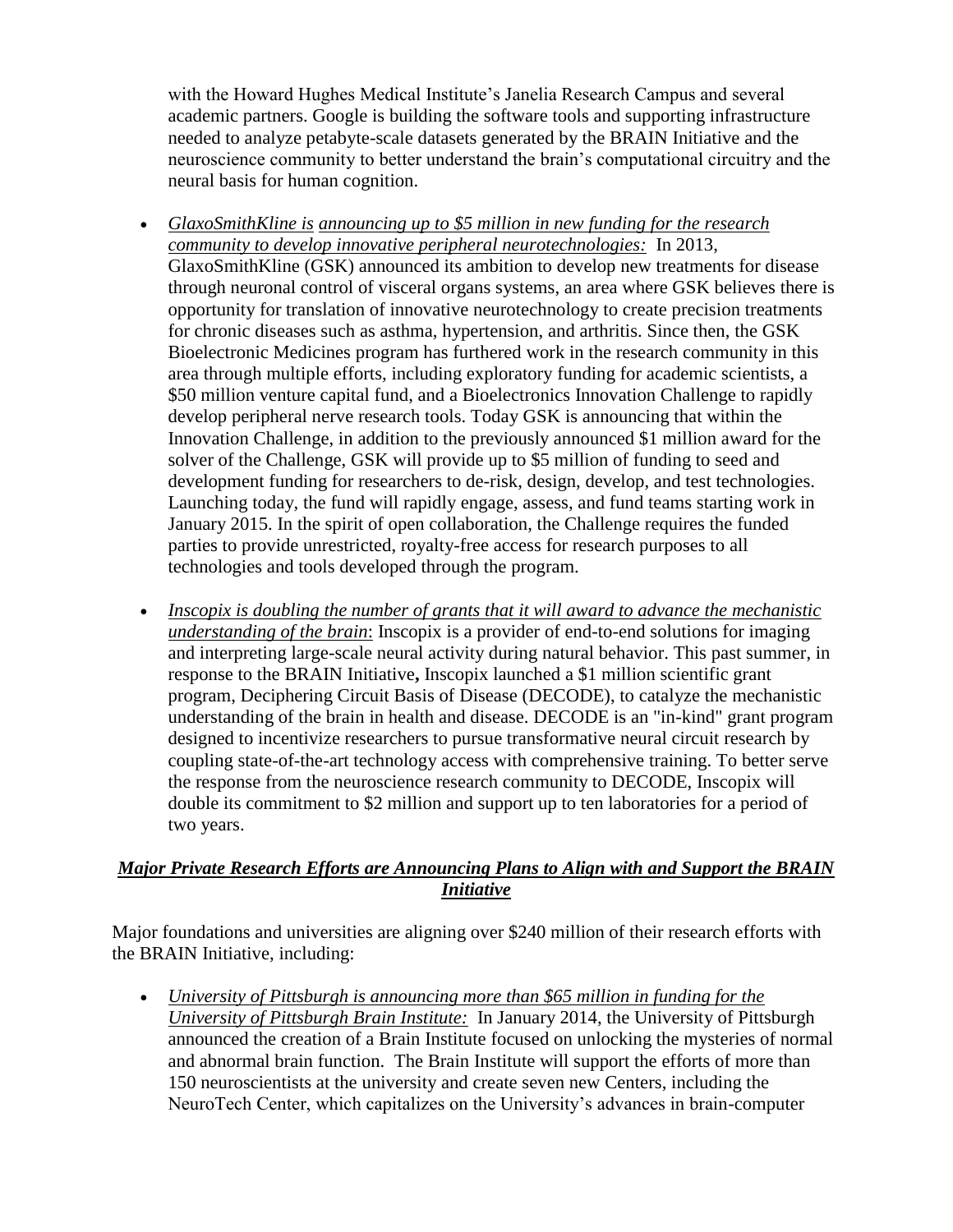interfaces for paralyzed individuals, and the NeuroDiscovery Center, which will provide unique resources to enable innovative basic science research. The University has committed at least \$45 million to support this effort and has received upwards of \$20 million from public and private donors to fund its Brain Institute's endeavors.

- *The Simons Foundation is announcing alignment of \$62 million Simons Collaboration on the Global Brain with the goals of the BRAIN Initiative:* In the spring of 2014, the Simons Foundation launched the Simons Collaboration on the Global Brain with a \$60 million investment over the next five years. The goal of this collaboration, directed by David Tank, is to uncover patterns of the neural activity that produce cognition by combining analyses of internal mental states with studies of sensory and motor processing. Little is known about the internal states that represent motivation, decision bias, remembered events, and other cognitive functions; this work aims to define neural correlates of internal mental states by determining the principles of coding and dynamics within large populations of neurons recorded at single cell resolution in alert, behaving animals using advanced statistical analysis and modeling.
- *The Carnegie Mellon University is announcing a \$40 million commitment to support the goals of the BRAIN Initiative:* The Carnegie Mellon University (CMU) BrainHub initiative spans across CMU's colleges and schools, involving nearly 50 faculty and over 150 scientists. A major facet of this initiative is increasing collaboration among faculty from disciplines such as computer science and engineering with those taking biological and behavioral approaches to neuroscience. Linking brain science to behavior via the application of machine learning, statistics, and computational modeling will be a hallmark of CMU's efforts, along with commercialization of the new technologies and applications. CMU plans to commit more than \$40 million over the next five years to support several activities in the initiative, including 8 to 10 faculty positions, 10 endowed graduate fellowships, at least 6 new postdoctoral fellowships, \$2 million in new seed funding, and support for an executive director position for this initiative. CMU is also partnering with institutions across the globe including the Indian Institute of Science, Sun Yat-sen University in China, and partners in Europe to create and analyze large data sets, and to train students and postdocs in computational approaches to brain science.
- *University of Texas System is announcing alignment of more than \$20 million in equipment, faculty resources, and seed grants with the goals of the BRAIN Initiative:* In 2013, the University of Texas (UT) System organized a multi-campus Neuroscience Council in response to the BRAIN Initiative. The Council brings together top researchers from UT's 15 academic and health institutions to explore new convergent research that takes advantage of faculty expertise in disciplines such as engineering, computer science, mathematics, materials science, physics, and chemistry, along with cutting-edge resources such as the 10-petaflop supercomputer at UT Austin. The UT System has also created a Neuroscience and Neurotechnology Research Institute that will promote transdisciplinary, collaborative research projects focused on neurotechnology development and the creation of innovative tools and techniques that will transform the fields of imaging, neurocomputational techniques, molecular mapping, and the development of neuro-devices. In August 2014, The UT Board of Regents committed \$20 million over two years for equipment, faculty recruitment, and seed money in the form of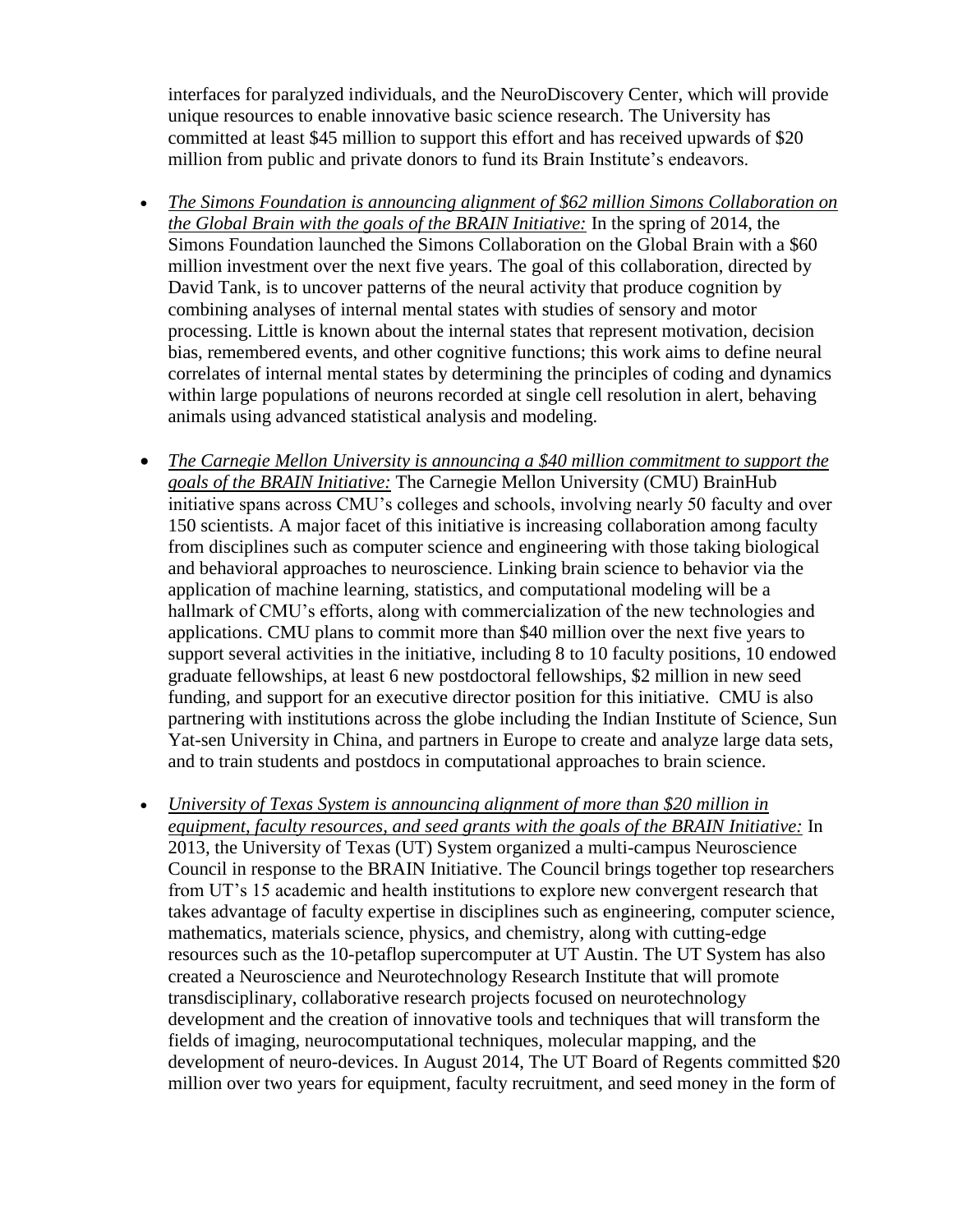peer-reviewed grants for multi-institutional, collaborative, and research projects to advance the BRAIN Initiative's goals.

- *University of California, Berkeley and Carl Zeiss Microscopy are announcing \$12 million to create infrastructure for neurotechnology development:* The University of California, Berkeley (UC Berkeley) has invested in the Helen Wills Neuroscience Institute to create a program that will generate innovative devices and analytic tools in engineering, computation, chemistry, and molecular biology to enable transformative brain science from studies of human cognition to neural circuits in model organisms. The goal is to create new neurotechnologies that rapidly become accessible to the entire scientific community. The UC Berkeley BRAIN Initiative has invested \$12 million to create infrastructure for neurotechnology development, including a public-private collaboration with Carl Zeiss Microscopy. This collaboration with Carl Zeiss Microscopy will support the Berkeley Brain Microscopy Innovation Center (BrainMIC), which will fast-track microscopy development for emerging neurotechnologies and will run an annual course to teach researchers how to use the new technologies.
- *University of Utah is committing \$10 million to launch a Neuroscience Initiative to support the goals of the BRAIN Initiative:* The University of Utah Health Sciences has committed \$10 million to launch a Neuroscience Initiative that will catalyze interdisciplinary approaches to neuroscience research. The goal is to deepen the understanding of the function and disorders of the nervous system and to improve patient care through innovation and integration of basic, translational, and clinical research efforts. This targeted investment by the university will lay the foundation for an expanded effort to enhance neuroscience research and advance the goals of the BRAIN Initiative. Initial funds will be used to create a "neuroscience hub," including space for collaborative research and neuroscience training. Funds will also be committed for priority investments, including recruiting new faculty in key areas to link basic, translational, and clinical neuroscience; seed funding to stimulate new projects and collaborations across departments and colleges; and programmatic efforts to educate the community and coordinate researchers in diverse disciplines across campus. The strategy will align neuroscience research in disease-focused pillars with a focus on those with high impact on Utah populations. The disease pillars will be linked by foundation elements, which represent critical areas of expertise or enabling technologies, in line with the priorities of the BRAIN Initiative.
- *Boston University is announcing alignment of new neuroscience centers with the goals of the BRAIN Initiative:* In 2014, Boston University announced a commitment of \$140 million for the creation of the Center for Integrated Life Science and Engineering (CILSE), a new and unique facility for interdisciplinary research which will bring together outstanding scientists and engineers from across the University to work collaboratively in the areas of neuroscience and biological design. CILSE will comprise 170,000 square feet and support approximately 20 faculty and some 400 students and staff. Its core resources will include a shared equipment facility for Cognitive Neuroimaging. Three new research Centers will be launched including the Center for Systems Neuroscience and the Center for Sensory Communication and Neural Technology. The University has committed an additional \$4 million over 5 years to the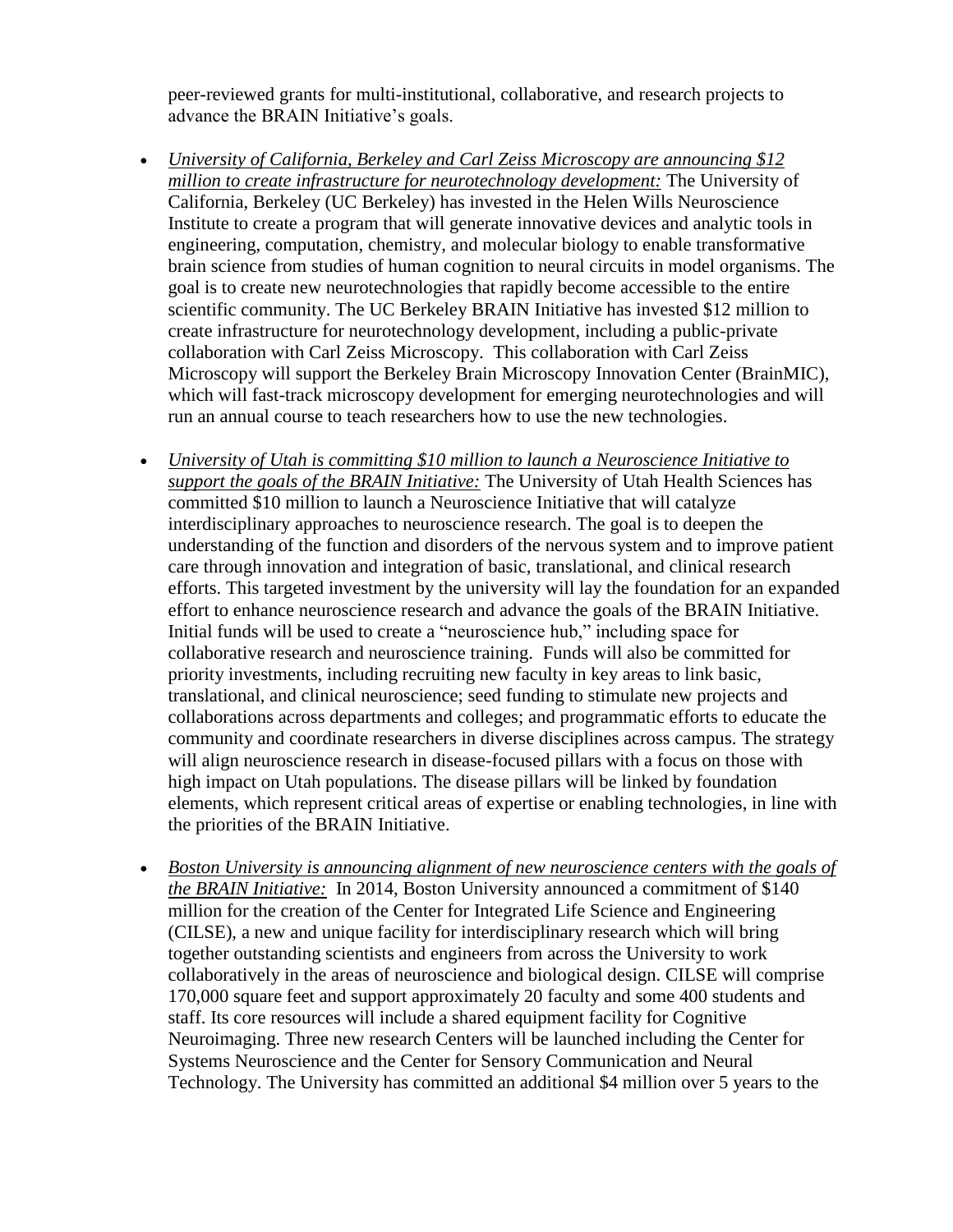launching of these Neuroscience Centers and they will focus on addressing the goals of the BRAIN Initiative.

- *The Brain & Behavior Research Foundation is committing to a \$2 million increase in its annual support for young scientists working on the goals of the BRAIN Initiative:* The Brain & Behavior Research Foundation invests in cutting-edge research projects to understand, treat, and ultimately prevent and cure mental illness. In recognition of the critical role that basic research plays in understanding the brain, the Foundation is committing to a \$2 million increase in its annual support for the most promising young scientists nationwide conducting neurobiological research to support the goals of the BRAIN Initiative through its Young Investigator Grants. The Foundation also continues to support the public television series "Healthy Minds," which this season will include episodes highlighting The BRAIN Initiative and the importance of research.
- *The Children's Neurobiological Solutions Foundation is committing to expanding their Pediatric Brain Mapping Project and to developing mechanisms to connect their patients with ongoing or future clinical trials:* The Children's Neurobiological Solutions Foundation (CNS Foundation) seeks to expedite the search for treatment and cures for children with neurological disorders as well as to provide important information to parents and patients on recent advances in pediatric neurology. CNS Foundation's Pediatric Brain Mapping Project aims to identify all children living with pediatric neurological disorders and CNS Foundation is committing to doubling the population in the project in the next year, from approximately 5,000 to 10,000 children. With this information, CNS Foundation will be positioned to connect patients with scientists and researchers who are working on the goals of the BRAIN Initiative. This opportunity for active collaboration between patients, patient advocacy groups, biotechnology and pharmaceutical companies, doctors, and researchers will help lead to the discovery of the next generation of treatments and cures for the diseases and disorders these children face.
- *The Pacific Northwest is announcing plans to develop a vibrant neurotechnology regional cluster:* The Pacific Northwest Neuroscience Neighborhood (University of Washington, the Allen Institute for Neuroscience, Oregon Health & Science University, and 50 companies based in Oregon and Washington) will pilot a BRAIN Initiative 'regional cluster' in the spring and summer of 2015 to bring together the research, clinical, industry, academic, education, public, and advocacy communities to highlight and build on the BRAIN Initiative themes and goals in the Pacific Northwest. By aligning a series of neuroscience events and conferences, this "BRAIN BRIDGE" aims to be an innovative model for engaging multiple stakeholder groups in the Pacific Northwest to create opportunities for more effective advocacy, targeted policy development, improved research investment, stimulated entrepreneurial enterprise, new educational practice dissemination, and public engagement. The BRAIN BRIDGE will also establish a strategy for developing a vibrant neurotechnology cluster that will connect scientists, technology developers, and funders.
- *The Neurotechnology Architecting Network is committing to mentoring and training innovators who will develop new technologies to meet the goals of the BRAIN Initiative:* The Neurotechnology Architecting Network is an open organization of innovators across many for- and non-profit institutions who are developing tools and technologies to reveal